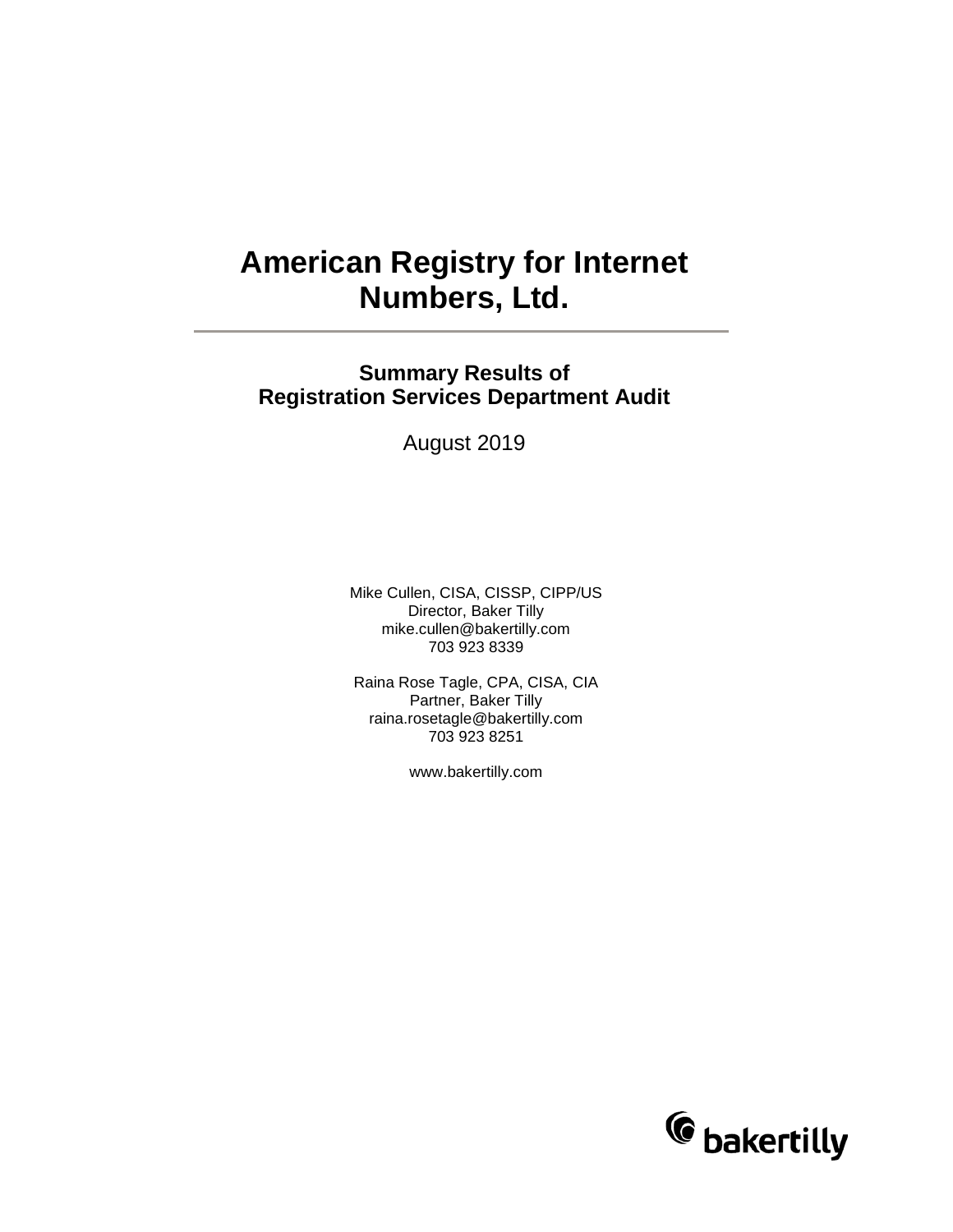

## **Table of Contents**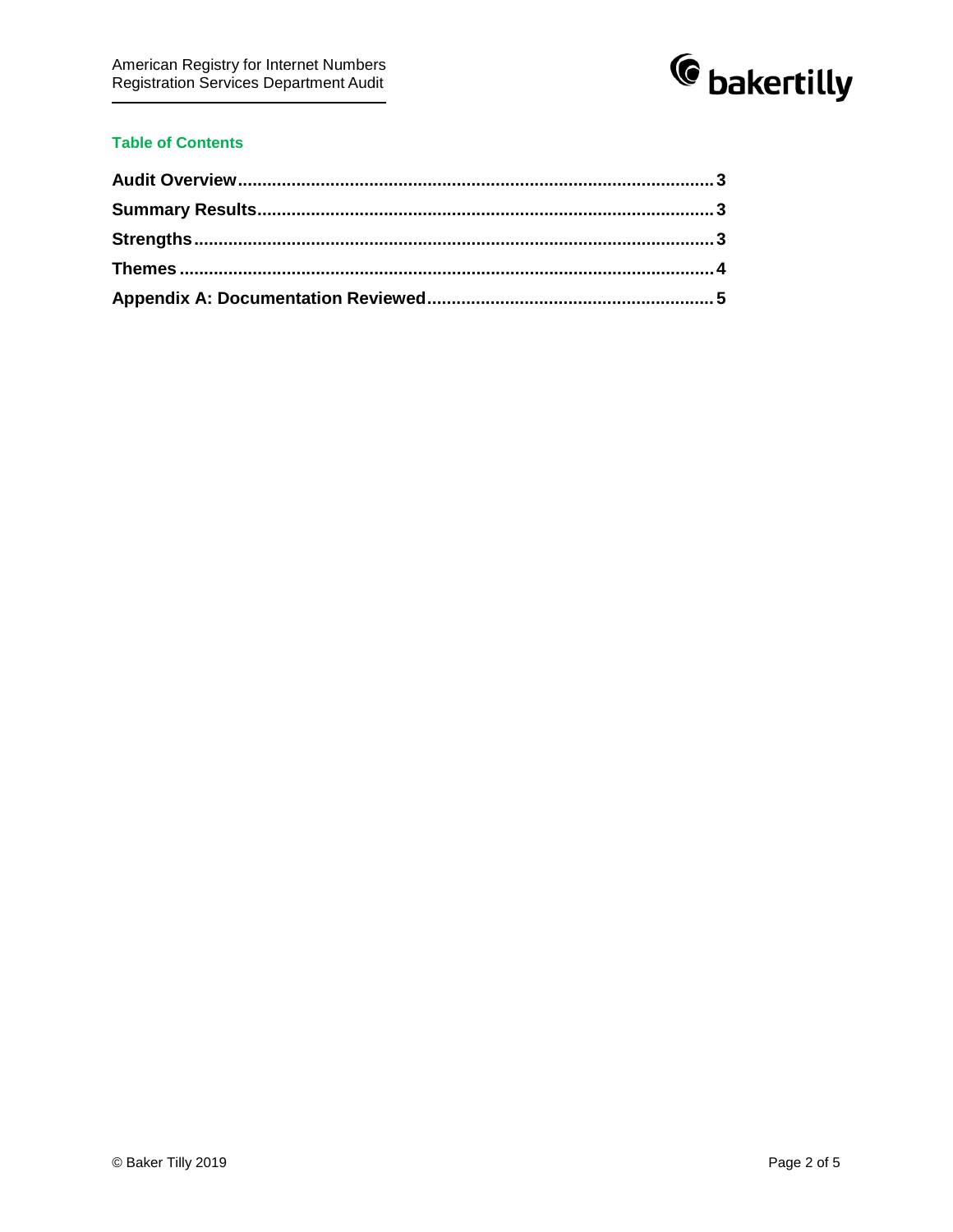

#### <span id="page-2-0"></span>**Audit Overview**

The accounting and advisory firm of Baker Tilly was engaged by the American Registry for Internet Numbers (ARIN) to:

- Assess ARIN's current Registration Services Department (RSD) processes against ARIN's Number Resource Policy Manual (NRPM) in the following areas:
	- **o** Internet Protocol (IP) address space allocation, transfer, and database record maintenance (both public and internal) for version 4 (IPv4) and version 6 (IPv6)
	- **o** Fraud detection, prevention, and follow-up
	- **o** Autonomous system number (ASN) allocation, transfer, and record maintenance
- Test specific tickets, on a sample basis, from all types of customer requests to validate that NRPM requirements and internal procedures are consistently followed

Baker Tilly performed the following activities to meet the objectives of this audit:

- Reviewed relevant documentation (e.g., NRPM, internal procedures, checklists, worksheets) to gain an understanding of ARIN's current registration processes (for a list of all documents reviewed, please see Appendix A)
- Conducted a group interview with key RSD personnel to understand changes in RSD's allocation and assignment processes since the previous audit
- Validated that RSD met the requirements in the NRPM and followed internal procedures by testing a sample of 100 tickets used to track various customer requests
- Conducted follow up meetings with RSD personnel to clarify testing questions and ARIN procedures and processes

#### <span id="page-2-1"></span>**Summary Results**

During the course of the audit and based on the specific procedures performed, Baker Tilly did not identify any people, processes, or technology that were out of compliance with the NRPM. RSD has worked to maintain ARIN's compliance with the continually changing, community-based NRPM with dedicated people, processes, and technology. The department's collaborative and cross-trained management and staff understand, value, and support ARIN's mission. The department has continued to develop and revise practices adapted to equitably resolving the depleted IPv4 addresses. ARIN has changed the waitlist process in response to suspected and actual fraudulent customer activities, as well as other customer situations identified by RSD. Additionally, staff appear to be mindful of their roles in detecting potential fraud perpetrated by customers as they conduct their work. Management continues to look for ways to improve the organization and efficiency of RSD. Furthermore, Baker Tilly identified potential enhancements to clarify and support internally performed procedures, update internal procedure documentation, and create process efficiencies.

#### <span id="page-2-2"></span>**Strengths**

During the audit, we noted the following strengths exhibited by RSD:

- Understanding, valuing, and supporting ARIN's mission by the dedicated RSD management team (i.e., Senior Director of Registration Services, Transfer Services Manager, Senior Resource Analyst, and Principal Technical Analyst) and staff
- Understanding by staff of their roles in identifying potentially fraudulent requests (e.g., recognizing importance of independent verification of requests, escalating requests to management for further review)
- Developing and revising procedures and practices to equitably resolve and distribute the depleted IPv4 addresses, as well as to handle increased transfer requests
- Maintaining reasonably prompt time frames for responding to customers despite the high volume of requests and transfers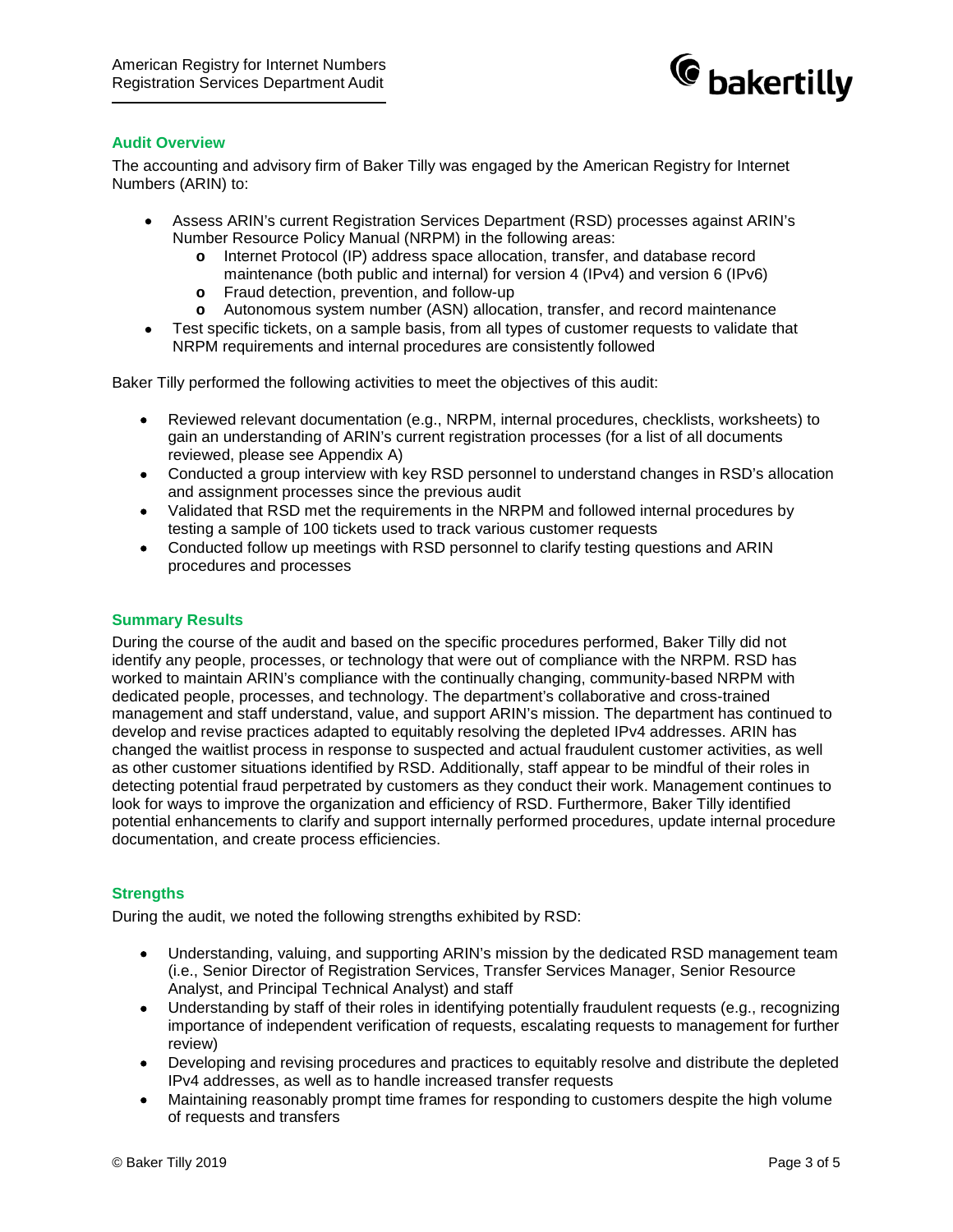

## <span id="page-3-0"></span>**Themes**

The overarching themes observed during the audit are presented below along with related recommendations for potential enhancements:

| #                       | <b>Theme</b>                                                                                                                                                                                                                         | <b>Recommendations for ARIN's Consideration</b>                                                                                                                                                                                                                                                                                 |
|-------------------------|--------------------------------------------------------------------------------------------------------------------------------------------------------------------------------------------------------------------------------------|---------------------------------------------------------------------------------------------------------------------------------------------------------------------------------------------------------------------------------------------------------------------------------------------------------------------------------|
| 1                       | <b>Consistency in following internal</b><br>procedures - RSD staff following all key steps<br>in the documented internal procedures<br>supports consistent processing of tickets                                                     | ARIN should consider a refresher training with<br>RSD staff to review the internal procedures and<br>emphasize the importance of consistent<br>application of the procedures, including using<br>internal notes to document steps taken by<br>analysts.                                                                         |
| $\overline{2}$          | Documentation of current internal<br>procedures - Clear and updated<br>documentation supports consistent processing<br>of tickets                                                                                                    | ARIN should consider a review of current<br>internal procedures to verify that the text<br>accurately reflects the current required<br>processing steps and then update the<br>procedures accordingly. In addition, ARIN<br>should continue to document new internal<br>procedures based on changing practices and<br>policies. |
| $\mathbf{3}$            | <b>Functionality of ARIN Online - Clearly</b><br>defined guidelines and potential additional<br>automation for ARIN Online supports consistent<br>and efficient processing of tickets                                                | ARIN should consider having staff monitor<br>ARIN Online for tickets with no activity for 90<br>days to determine whether these tickets should<br>be closed. Additionally, consider documenting<br>reasons for which inactive tickets should<br>remain open.                                                                    |
| $\overline{\mathbf{4}}$ | Efficiency of ticket documentation -<br>Consolidation of various customer and ticket<br>documentation from varied, manual, and paper<br>records to a single, automated electronic<br>system supports efficient processing of tickets | ARIN should consider scanning/digitizing and<br>then uploading copies of all paper ticket<br>documentation to ARIN Online. In addition,<br>ARIN should consider requiring the current<br>offline manual management approvals to be<br>documented in ARIN Online, instead of in<br>paper files.                                  |